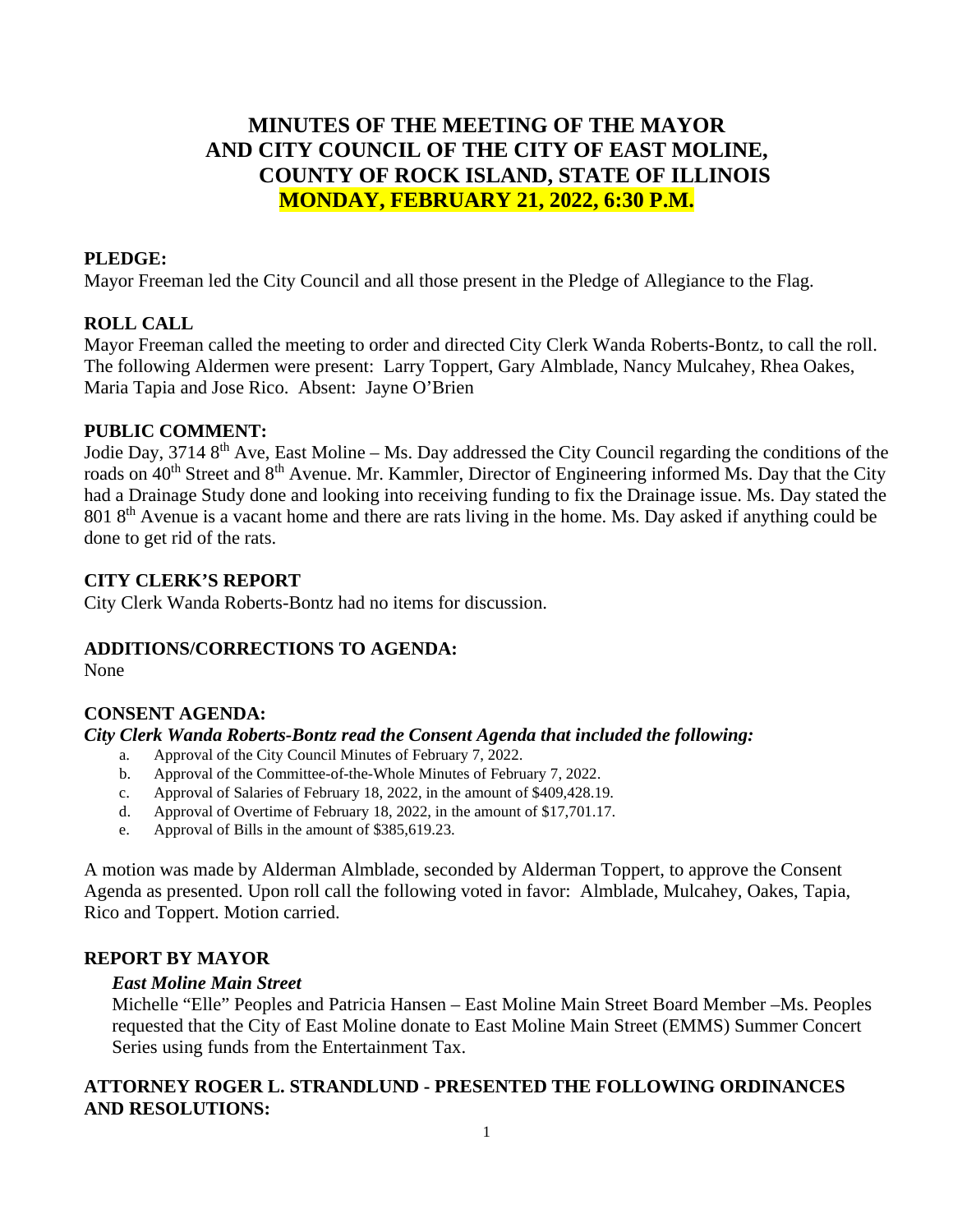## **ORDINANCES – 1st Reading:**

**22-01** AN ORDINANCE OF THE CITY OF EAST MOLINE, ILLINOIS, APPROVING A COMPREHENSIVE UPDATED VERSION OF CHAPTER 2 (FOOD SERVICE SANITATION) OF ARTICLE 7 (HEALTH AND SANITATION) OF THE MUNICIPAL CODE FOR THE CITY OF EAST MOLINE, ROCK ISLAND COUNTY, ILLINOIS.

## **ORDINANCES – 2nd Reading: (None)**

#### **RESOLUTIONS**

**RESOLUTION 22-10:** A RESOLUTION OF THE CITY COUNCIL OF THE CITY OF EAST MOLINE, ILLINOIS, AUTHORIZING THE MODIFICATION OF STARTING BLOCKS AT THE EAST MOLINE POOL FACILITY.

A motion was made by Alderman Rico, seconded by Alderman Almblade, to approve Resolution 22-10 as presented. Upon roll call the following voted in favor: Almblade, Mulcahey, Oakes, Tapia, Rico and Toppert. Motion carried.

**RESOLUTION 22-11:** A RESOLUTION OF THE CITY COUNCIL OF THE CITY OF EAST MOLINE, ILLINOIS, APPROVING THE HIRING OF A REPLACEMENT FIREFIGHTER.

A motion was made by Alderman Toppert, seconded by Alderman Oakes, to approve Resolution 22-11 as presented. Upon roll call the following voted in favor: Almblade, Mulcahey, Oakes, Tapia, Rico and Toppert. Motion carried.

**RESOLUTION 22-12:** A RESOLUTION OF THE CITY COUNCIL OF THE CITY OF EAST MOLINE, ILLINOIS, APPROVING A CONTRACT WITH TRI-CITY ELECTRIC CO. FOR AUDIO-VISUAL UPGRADES TO EAST MOLINE CITY COUNCIL CHAMBERS.

A motion was made by Alderman Rico, seconded by Alderman Toppert, to approve Resolution 22-12 as presented. Upon roll call the following voted in favor: Almblade, Mulcahey, Oakes, Tapia, Rico and Toppert. Motion carried.

**RESOLUTION 22-13:** A RESOLUTION OF THE CITY COUNCIL OF THE CITY OF EAST MOLINE, ILLINOIS, APPROVING A CONTRACT WITH OSTROM, INC. TO REFRESH PAVEMENT MARKINGS ON MAJOR STREETS AND INTERSECTIONS.

A motion was made by Alderman Almblade, seconded by Alderman Toppert, to approve Resolution 22-13 as presented. Upon roll call the following voted in favor: Almblade, Mulcahey, Oakes, Tapia, Rico and Toppert. Motion carried.

**RESOLUTION 22-14**: A RESOLUTION OF THE CITY COUNCIL OF THE CITY OF EAST MOLINE, ILLINOIS, AUTHORIZING THE PURCHASE OF A GEARBOX AND MOTOR UNIT FOR BELT DRIVE FOR WASTEWATER SYSTEM.

A motion was made by Alderman Almblade, seconded by Alderman Toppert, to approve Resolution 22-14 as presented. Upon roll call the following voted in favor: Almblade, Mulcahey, Oakes, Tapia, Rico and Toppert. Motion carried.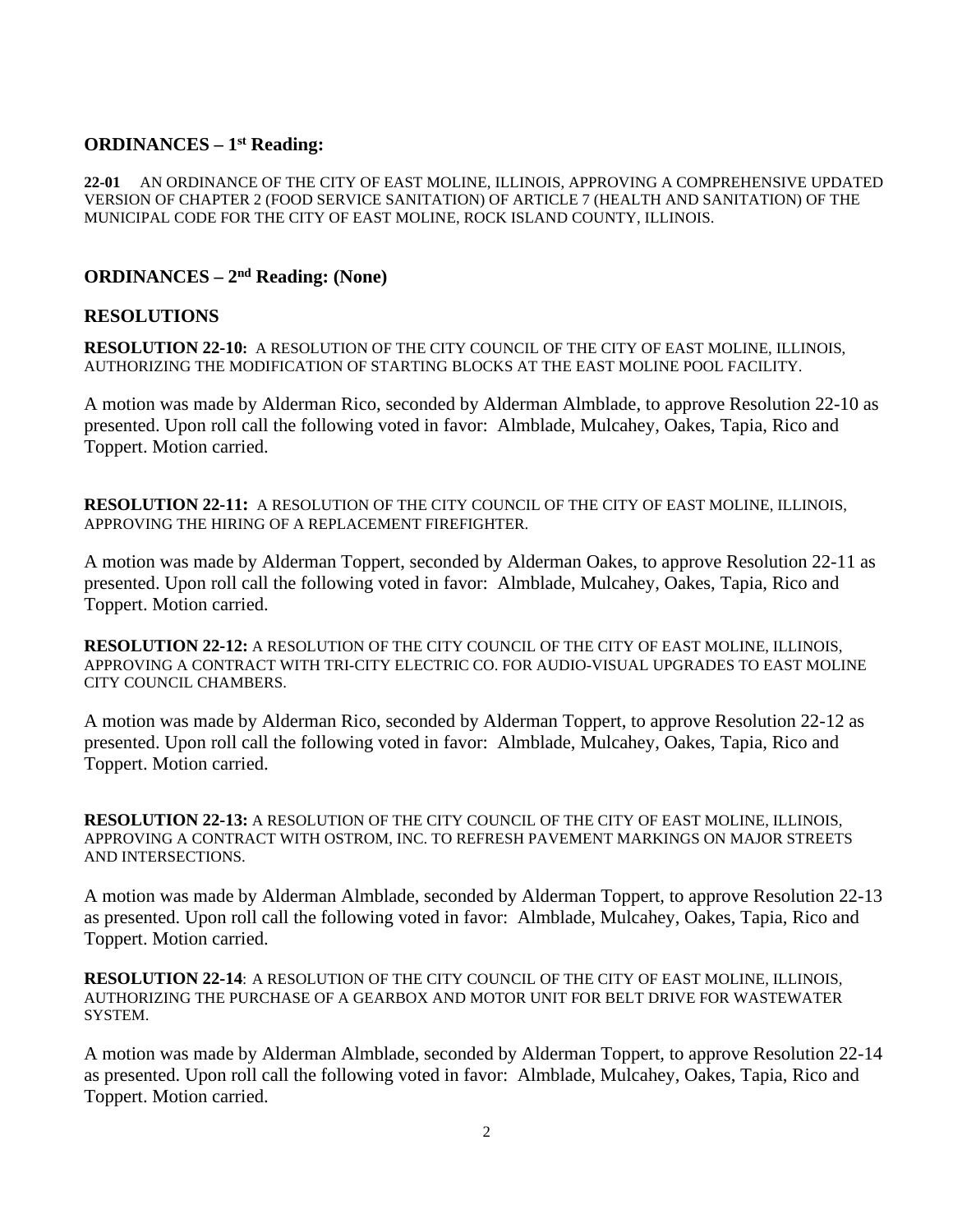**RESOLUTION 22-15**: A RESOLUTION OF THE CITY COUNCIL OF THE CITY OF EAST MOLINE, ILLINOIS, RELATING TO THE PERIODIC REVIEW OF EXECUTIVE SESSION MINUTES AND VERBATIM RECORDINGS PURUSANT TO SECTION 2.06(d) OF THE OPEN MEETINGS ACT.

A motion was made by Alderman Almblade, seconded by Alderman Toppert, to approve Resolution 22-15 as presented. Upon roll call the following voted in favor: Almblade, Mulcahey, Oakes, Tapia, Rico and Toppert. Motion carried.

**RESOLUTION 22-16**: A RESOLUTION OF THE CITY COUNCIL OF THE CITY OF EAST MOLINE, ILLINOIS, APPROVING A CONTRACT WITH HUTCHISON ENGINEERING, INC. FOR ENGINEERING SERVICES – DESIGN ENGINEERING FOR MISSISSIPPI RIVER TRAIL RESURFACING.

A motion was made by Alderman Rico, seconded by Alderman Almblade, to approve Resolution 22-16 as presented. Upon roll call the following voted in favor: Almblade, Mulcahey, Oakes, Tapia, Rico and Toppert. Motion carried.

## **COMMITTEE-OF-THE-WHOLE (Alderman Rico)**

Alderman Rico asked Mayor Freeman with Spring around the corner will there be grass and weed enforcement? Mayor Freeman stated there will be two companies working this year. Mr. Maxeiner informed City Council that weed enforcement will continue in the Health Inspector and the Community Service Officer. Any calls direct to Amy or Theresa at the Annex regarding weed enforcement.

Alderman Rico had no items for discussion, all items have been covered under the Consent Agenda, Ordinances and Resolutions.

## **CITY STAFF COMMUNICATION:**

*Each City Staff member present was given the opportunity to inform the City Council and those in attendance of events in their departments:* 

**Mr. Maxeiner, City Administrator –** Mr. Maxeiner informed the City Council about the following items:

- 1. Metro Link received a Grant to construct a dock terminal at the Bend for the Channel Cat boats.
- 2. Sarah Watson reporter for the Dispatch/Argus informed the City Council that this will be her last meeting.
- 3. City of East Moline has requested that the Illinois Municipal League (IML) provide Staff Self Evaluation Services with the City Council and Department Heads.

**Chief Ramsey, EMPD –** Chief Ramsey informed the City Council that the East Moline Police Department will be taking part in Polar Plunges for Special Olympics. On March 2, 2022, at United Township High School (UTHS) pool will be the first one for UTHS Special Olympics. On March 13, 2022, at Bally's Casino for State of Illinois Special Olympics.

**Chief DeFrance –** Chief DeFrance informed the City Council of the following items:

- 1. Just completed Ice rescues training at Ben Butterworth Parkway.
- 2. On February 18, 2022, the Firefighter we were sending to training has withdrawn.
- 3. Chief DeFrance will be speaking to the City Council regarding staffing at a later date.